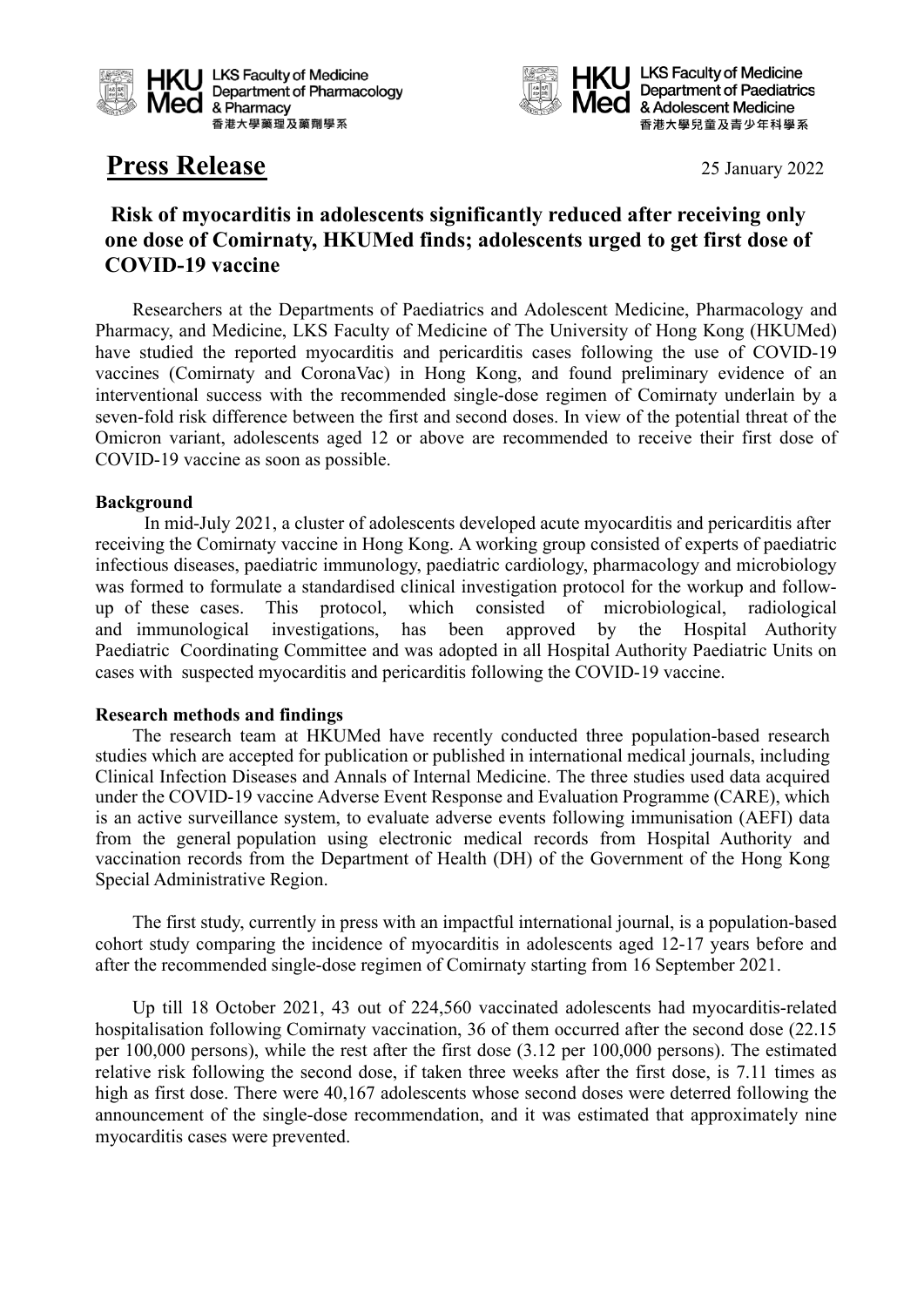

**HKU** LKS Faculty of Medicine Department of Pharmacology Med & Pharmacy 香港大學藥理及藥劑學系



**HKU** LKS Faculty of Medicine **Department of Paediatrics** & Adolescent Medicine 香港大學兒童及青少年科學系

The second study published in *Clinical Infectious Diseases* (https://doi.org/10.1093/cid/ciab989)<sup>1</sup>, is a population cohort study in Hong Kong that monitored adverse events following immunisation through the CARE Programme. Between 14 June and 4 September 2021, 305,406 doses of Comirnaty vaccine were administered to 178,163 individuals aged 12-17 years (88,357 [49.59%] are female). A total of 33 adolescents developed acute myocarditis/pericarditis following Comirnaty vaccination. Of them, 29 (87.88%) were males and 4 (12.12%) were females, with a median age of 15.25 years. Most of them (27 cases, 81.82%) developed acute myocarditis/pericarditis after receiving the second dose, while only six did after the first dose. These patients developed myocarditis/pericarditis at a median of two days after receiving the last dose of the vaccine. All patients had mild diseases requiring no treatment or symptomatic relief by non-steroidal anti-inflammatory drugs (NSAIDs). They spontaneously recovered without the need of systemic steroids, intravenous immunoglobulins, inotropic or circulatory support.

"These studies demonstrate that the COVID-19 vaccine monitoring system in Hong Kong operated by a multidisciplinary team of healthcare professionals is comprehensive and robust to detect rare adverse events after vaccination. The vaccination policy in Hong Kong has timely response to the latest scientific evidence. The medical care provided to patients with myocarditis/pericarditis by the Hospital Authority is timely and effective, resulting in a good prognosis of all admitted patients", remarked Prof. Ian Chi Kei Wong, HKUMed.

The third study published in *Annals of Internal Medicine2* [\(https://doi.org/10.7326/M21-3700\)](https://doi.org/10.7326/M21-3700)) is a case- control study targeting both adolescents and adults aged 12 or above in Hong Kong using a territory-wide de-identified electronic healthcare database provided by the Hospital Authority with linkage to anonymised population-based vaccination records provided by the Department of Health.

Up to 2 August 2021, 2,291,444 doses of CoronaVac and 3,496,629 doses of Comirnaty were administered in Hong Kong and 160 cases of myocarditis/pericarditis were identified according to our operational definition. We estimated the incidence of myocarditis/pericarditis per 100,000 doses of CoronaVac and Comirnaty administered to be 0.31 and 0.57 respectively. Compared with hospital controls, it was found that Comirnaty recipients had about three-fold higher risks of myocarditis/pericarditis (adjusted odds ratio (OR)=3.57) than unvaccinated individuals. The risk was mainly observed following the second dose of Comirnaty rather than the first. No statistically significant association of CoronaVac with myocarditis/pericarditis was observed.

"Even if adolescents receive the second dose, preliminary data from other countries have shown that the longer the dosing interval, the lower the risk of carditis" said Dr Patrick Ip, HKUMed. Meanwhile Dr Mike Kwan of HKUMed said: "Based on the findings, adolescents are strongly recommended to receive the first dose of COVID-19 vaccine as soon as possible, in bid to ward off the fifth wave of COVID-19 in Hong Kong".

<sup>1</sup> Chua GT, Kwan MYW, Chui CSL, Smith RD, Cheung ECL, Tian T, et al. Epidemiology of Acute Myocarditis/Pericarditis in Hong Kong Adolescents Following Comirnaty Vaccination. Clinical Infectious Diseases. 2021. 2Tsun Lai FT, Li X, Peng K, Huang L, Ip P, Tong X, et al. Carditis After COVID-19 Vaccination With a Messenger RNA

Vaccine and an Inactivated Virus Vaccine: A Case-Control Study. Ann Intern Med. 2022.